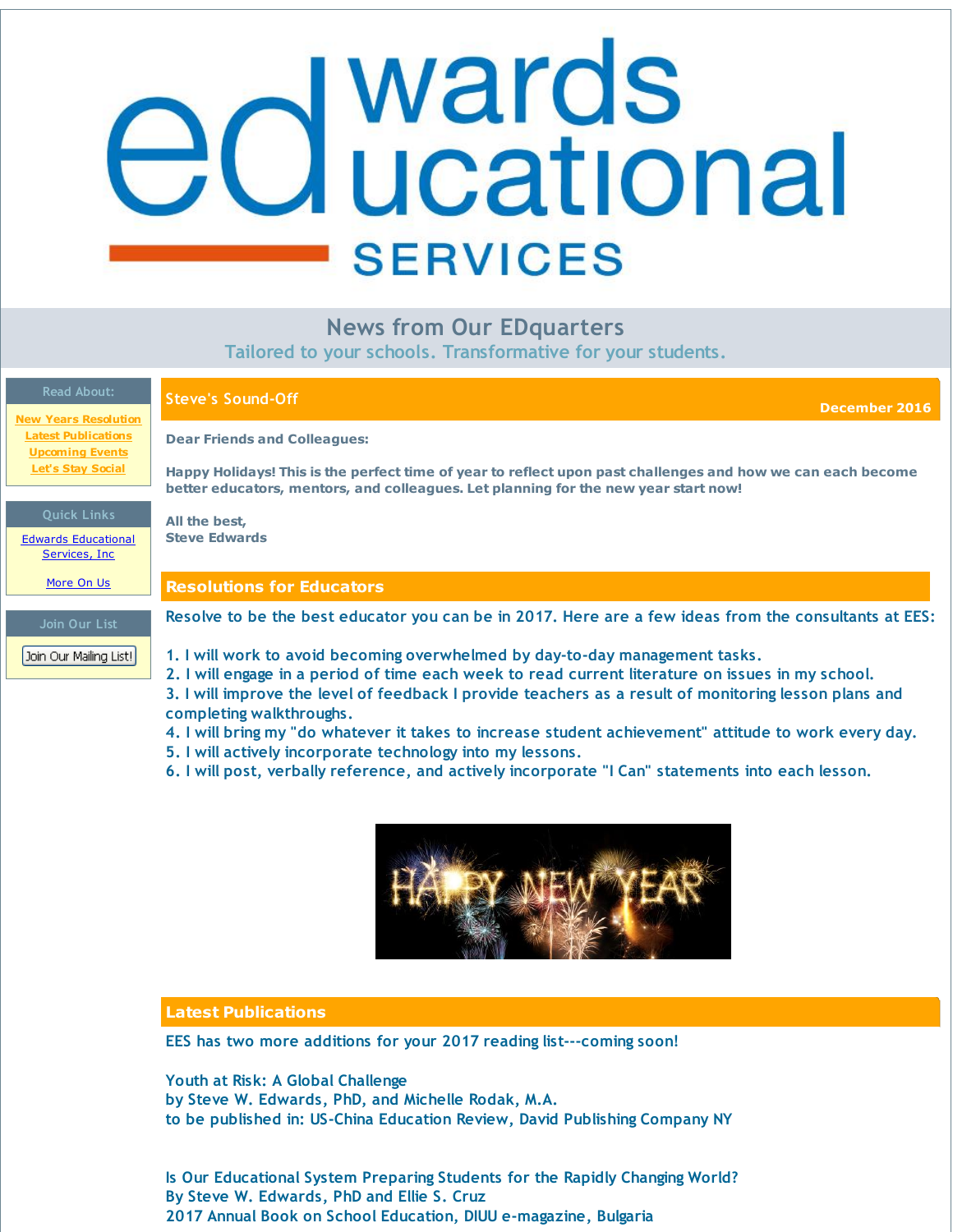## **Upcoming Events**

### **April 18, 2017:**

**LEADING IN A CHANGING WORLD: THE STORY OF TRANSFORMING SCHOOLS TO EXCELLENCE**

**Dr. Laurie Barron, National Principal of the Year and current superintendent, will be presenting in Lexington, KY. Dr. Barron believes that building relationships with students is key to a school's success and that changing a school's culture is essential to school improvement.**



### **Register [here!](http://r20.rs6.net/tn.jsp?f=001Si7Ycatz60aj5FUDLdW5HOmKhUqec3N2HPJ7JUDE_NUNbOvpvY-oFiq-Yoz7o604bLB2FSxYZ4a0FH7K7SZ2t86pU5aVJE5vYkbzX-1DNBPLHmyGoGQxlUSBK_wWXK8CHclmol_qHAhk2nPL2OZawT4-jQROMPG1IFKmQfJfXzWglQ6dp9R5V9xzb8Xc6k-xxqEeNcEOQhI5pXkfjeSfGpov1pXHLI_hIE7c233X43s=&c=&ch=)**

**June 12-14, 2017:**

**The West Virginia Cohort will be holding its 2017 Institute at the Stonewall Resort in Roanoke, WV.The** Institute is open to all individuals who are looking to expand their expertise in leadership and engage in **meaningful and productive conversations about how to improve teaching and learning in schools. The world is changing rapidly and we need to be ready to face the challenges to come, together.**

### **More information coming soon!**

**Edwards Educational Services on LinkedIn: Let's Stay Social!**

**Stay on top of all the news happening within Edwards Ed and beyond:**

**Link up with us on our [LinkedIn](http://r20.rs6.net/tn.jsp?f=001Si7Ycatz60aj5FUDLdW5HOmKhUqec3N2HPJ7JUDE_NUNbOvpvY-oFnQhzFmKOa1KzLoKjBVAEU8qmp3918ehfYC3ZVeijrYCLgPUoR6a0BG8xuogQ47DS8JX0YqSrsRxow_uNZLsXJbF-Em5zyTmuZM2y_Ogxnpe1M831IEHhbp4SFqk_mdNyHwpNLlW5P4-8ga1LsWdHIsC21LnSmgA_aP4i5G4SM14Zj1uFN_rf7o=&c=&ch=) page!**

**We like you! Have you ['liked'](http://r20.rs6.net/tn.jsp?f=001Si7Ycatz60aj5FUDLdW5HOmKhUqec3N2HPJ7JUDE_NUNbOvpvY-oFm-SmQSaHMklel3kJuAldNBI7R1MGL53AKexQAIgdPAIQ_7IlfBGRcdnxdiRPz0kVbZgz3BTBhRyoquouL9BWInZTopfJAZsr_i-x3QFRJYy3IpccPIRHGiRHGBPEj9B6DENFq1pd-sjpwGvnIRqpnA=&c=&ch=) us?**

**[Tweet,](http://r20.rs6.net/tn.jsp?f=001Si7Ycatz60aj5FUDLdW5HOmKhUqec3N2HPJ7JUDE_NUNbOvpvY-oFnQhzFmKOa1KTH_tx-uqQ_hoTJgUrkJORMQijoJfOshZuHN8RM85RteHcbvR-oTVOW7myrCsNPcHFSX9q3GDdszVx1PpFfLDm1K6s1ss4opQCleuRWmnt_zI_n19DcziUbQ8TzpHo2Oz&c=&ch=) tweet!**

**Edwards Ed Blog**

**Would you like to be a contributor to our [blog](http://r20.rs6.net/tn.jsp?f=001Si7Ycatz60aj5FUDLdW5HOmKhUqec3N2HPJ7JUDE_NUNbOvpvY-oFjDj8M3uefEyVRQy60RLBiuPK9NK_ONfluAL4tabaa4wAEf0VFugGNHclbce4wLMMs_Kijd00_7yZIYQnSCzzTKoKRyBroJLQnyPPfrZ-kCO_p54mdQ0Z3nwX8PW1qsP9It9mObJPW0b&c=&ch=)? We'd love to hear from you!**

**To share your ideas on education, leadership, and current topics please contact: info@edwardsedservices.com**

### **All the best,**

The ED Educational Team Edwards Educational Services, Inc.